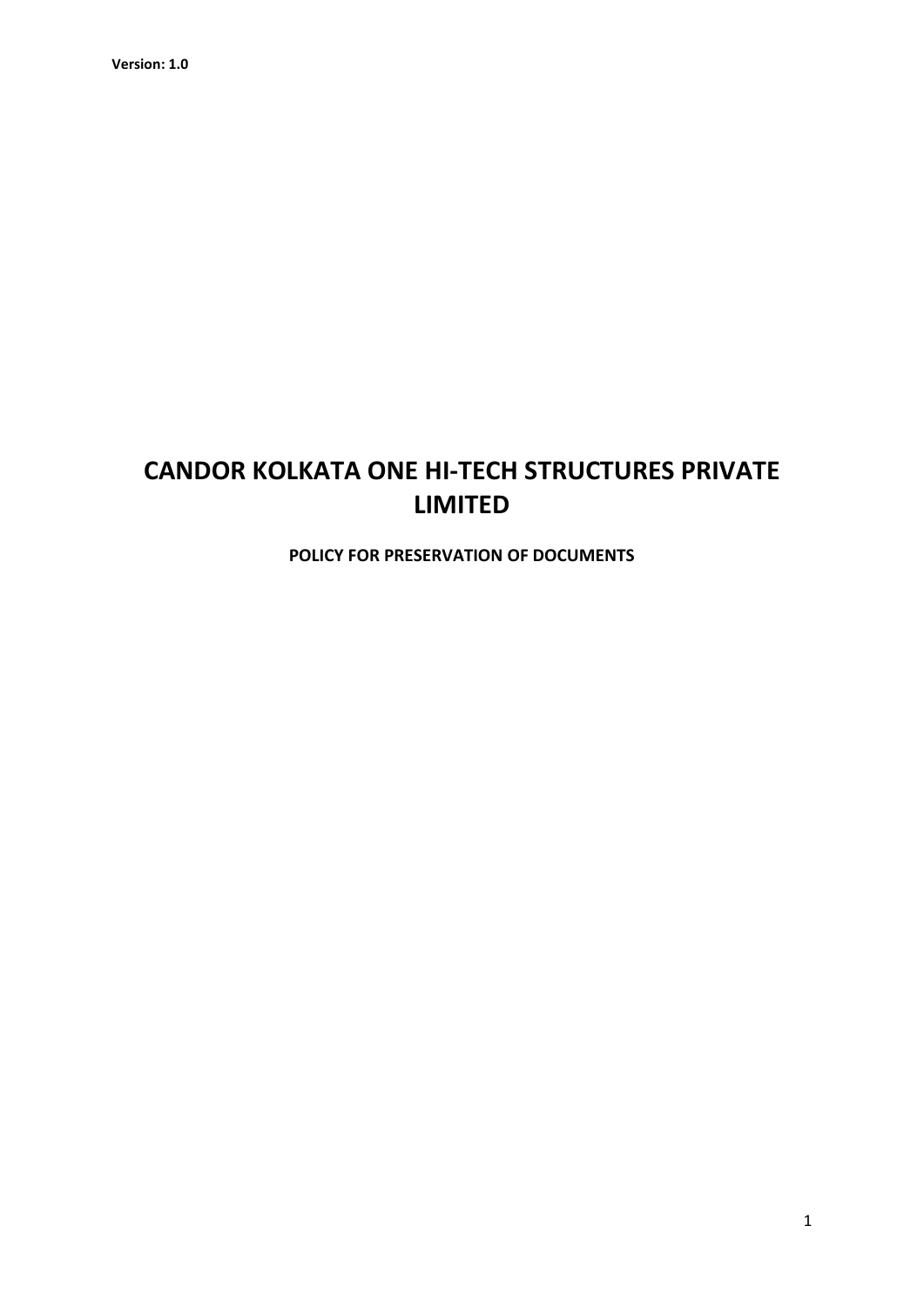#### PURPOSE OF POLICY

As per the Regulation 9 of Securities and Exchange Board of India, (Listing Obligations and Disclosure Requirements) Regulations, 2015 [herein after referred to as "SEBI (LODR) Regulations" or "Regulations", every listed company is required to have a policy for preservation of documents/ records either in Physical Mode or Electronic Mode.

Since the records of the Company are the important assets of the Company therefore, the Company endeavours to access and manage its records effectively, and is obliged to preserve the records as per this Policy.

#### **DEFINITIONS**

- i. "Company" means Candor Kolkata One Hi-Tech Structures Private Limited ("K1")
- ii. "Board" means the Board of Directors of the Company or its Committee;
- iii. "Documents" means as defined in sub- section 36 of section 2 of the Companies Act, 2013
- iv. "Electronic Records" means as defined in Information Technology Act, 2000 or as amended from time
- v. "Electronic Form" means as defined in Information Technology Act, 2000 or as amended from time
- vi. "Listing Regulations" means the Securities and Exchange Board of India, (Listing Obligations and Disclosure Requirements) Regulations, 2015
- vii. "Preservation" means to keep in good order and to prevent from being altered, damaged or destroyed
- viii. "Policy" means this Policy for Preservation of Documents of the Company;
- ix. "Records" in relation to this policy includes accounting records, books or papers and books and papers as defined in sub-section 12 of section 2, books of accounts as defined in sub-section 13 of section 2 of the Companies Act, 2013, statutory and other documents of material significance whether covered under this Policy or not.

Any other term not defined herein shall have the same meaning as ascribed to it under the Companies Act, 2013, Listing Regulations or any other relevant regulation/legislation applicable to the Company.

## OBJECTIVE OF POLICY

This Policy provides the comprehensive framework for preservation of documents for a specified period of time to achieve the following objectives:

- a) Effective corporate governance and risk management;
- b) Effective information management to support the work of the administrations and provision of continued access to it at times when needed;
- c) Identification of the Company's records that are of continuing administrative and historical value to warrant their transfer to and preservation in the Company's archives.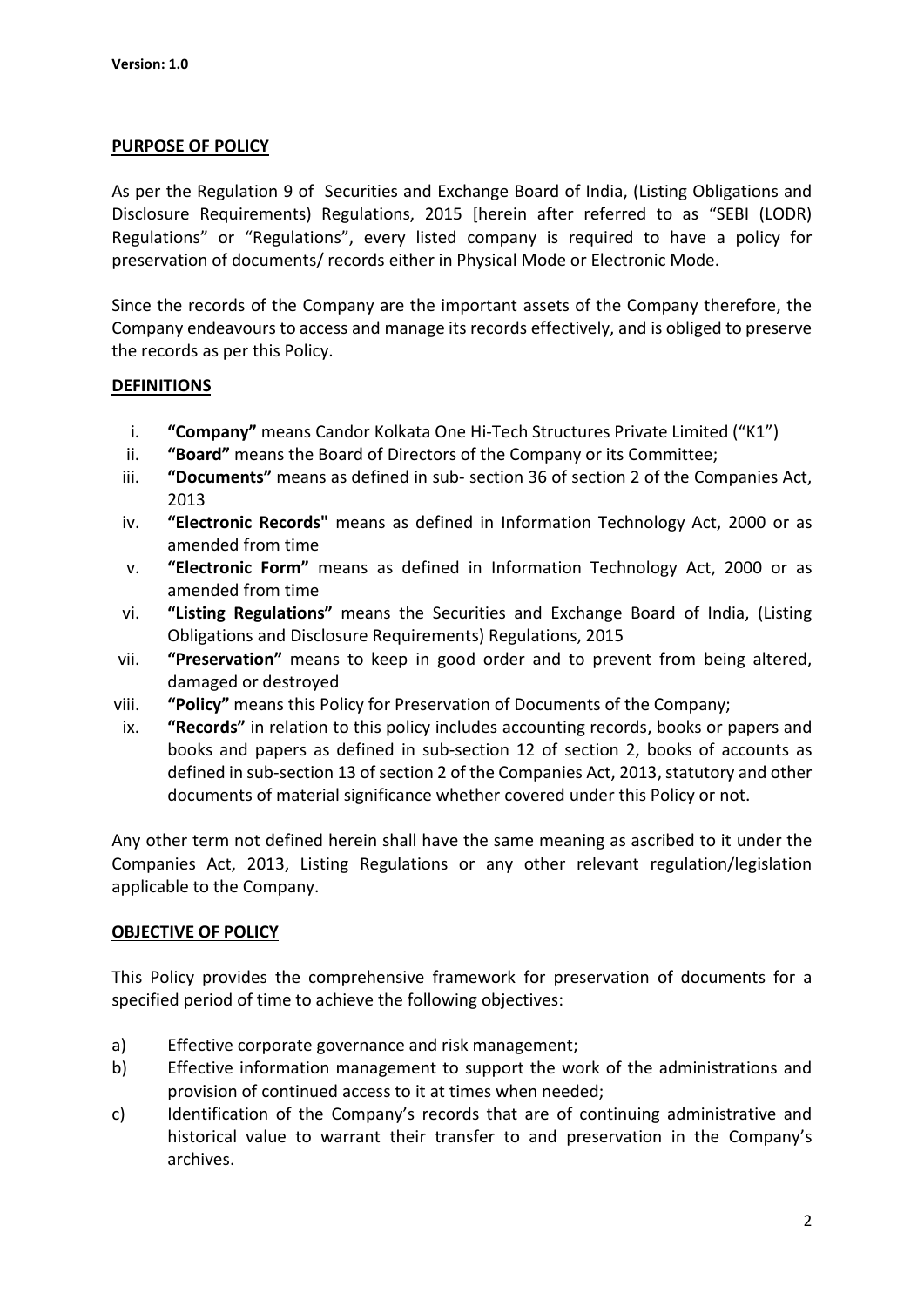## **APPLICABILITY**

This policy is applicable to all documents maintained physically and in electronic mode by the Company.

The Documents that are not covered under this policy shall be preserved and maintained in accordance with provisions of the respective Acts/ Rules/ Regulations/ Guidelines/ Notifications as applicable under which those documents are maintained.

## SCOPE OF THE POLICY

For the purpose of achieving the above objectives, the documents covered as per this Policy have been divided into two sections, i.e. the records or the documents that will be preserved permanently by the Company and the records or the documents that will be preserved for the period of atleast 8 years. This Policy applies to the records maintained by the Company in any format or medium.

## AUTHORITY AND RESPONSIBILITY

Any officer as designated by the functional head of the Company in this behalf, shall be responsible for the preservation of the records according to the time frame prescribed in the Policy for their preservation.

All staff and management of the Company shall assist in implementing this policy as appropriate to their roles and responsibilities.

## CLASSIFICATION OF RECORDS

Based on the requirement and for the purpose of effective management, the period for which the records of the Company shall be maintained have been classified into two categories:

- a. Documents to be preserved permanently
- b. Documents to be preserved for eight years

#### a. Documents to be preserved permanently

As required under the applicable provisions of the Act / Rules / Regulations, the documents which are required to be preserved on permanent basis shall be maintained and preserved by the Company permanently.

#### b. Documents to be preserved for eight years

As required under the applicable provisions of the Act / Rules / Regulations, the documents which are required to be preserved for a period of eight years shall be maintained and preserved by the Company accordingly.

#### ACCESS AND AUTHENTICITY